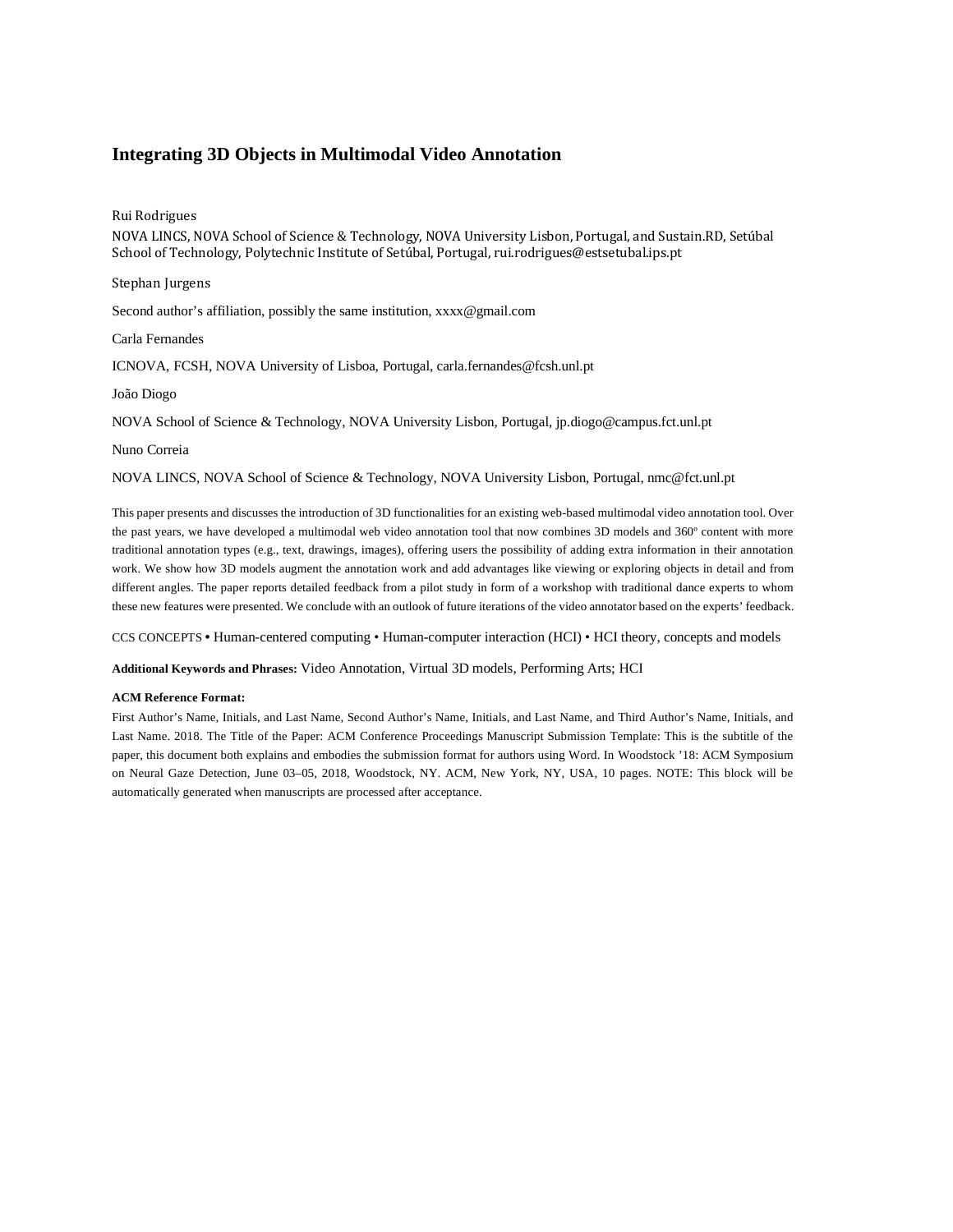## **1 INTRODUCTION**

This paper describes the application of 3D functionalities for an existing web-based multimodal video annotation tool, which has been developed in the context of a large-scale European research project. First, we present the previous versions of the annotation tool. Next, we focus on the current version, enhanced with the novel functionality of customizable 3D models ready to be used as a new and different annotation type. As an additional 3D functionality, we introduced the option to import and visualize 360º images and videos.

Although MotionNotes can be used in any context where the purpose is to annotate human motion in video, the current version has been developed with a focus on performing arts and their respective usability scenarios. The European project funding our work is dedicated to creating new tools and content for the analysis and documentation of tangible and intangible heritage, fostering innovative progress in applying 3D models to cultural and artistic contexts.

The use of multimedia elements is an excellent technique for increasing our communication capacity and improving the audience's interest. Analyzing video recordings positively supports the learning of multiple activities in different areas [7, 10, 15]. Hence, annotations are often used in various daily tasks since writing down our ideas is essential to retaining important information to help invoke memory in future needs.

Exploring virtual three-dimensional (3D) models enables the user to visualize and inspect a specific object; they can be observed from multiple angles, spun in different directions, and zoomed in/out. In the past, hardware and software limitations have restricted the usage of 3D models and the seamless integration with other media. Nonetheless, the rapid evolution of computer hardware, particularly graphics cards capable of rendering detailed 3D models, and the availability of high-speed internet connections have opened multiple possibilities in this area of research [1, 6].

Moreover, this paper introduces MotionNotes, a real-time multimodal web video annotation tool based on keyboard, touch, and voice inputs. Five different ways of adding annotations were previously developed: voice, draw, text, web URL, and mark annotations. Additionally, we conducted a pilot study in the form of a workshop with experts in traditional Portuguese dances to understand the real benefit of using 3D models in conjunction with the traditional video annotation modalities. As a result, the specialists were asked for their suggestions regarding the future development of our video annotator.

This paper presents the following main contributions:

- A web-based video annotation tool capable of managing 3D models as time-framed digital annotations.
- Workshop outcomes, where developers worked with traditional dance experts to assess the current software features and discuss further research directions.

This paper is structured as follows: we start by analyzing the related work, followed by contextualizing MotionNotes and our previous work. After that, we introduce the tool's new features and technologies used in their development. Subsequently, we present the feedback obtained in a workshop with experts in traditional Portuguese dances. Lastly, in the conclusion section of the paper, we highlight the tool's potential for a more holistic perspective of the annotated work and provide an outlook regarding future work.

# **2 RELATED WORK**

Several international projects have been investing in the development of innovative tools for digital cultural heritage documentation, storage, and public accessibility, as well as in creating and compiling novel content to be added to large European archives and databases [5]. Video annotation is a valuable resource in many different application areas.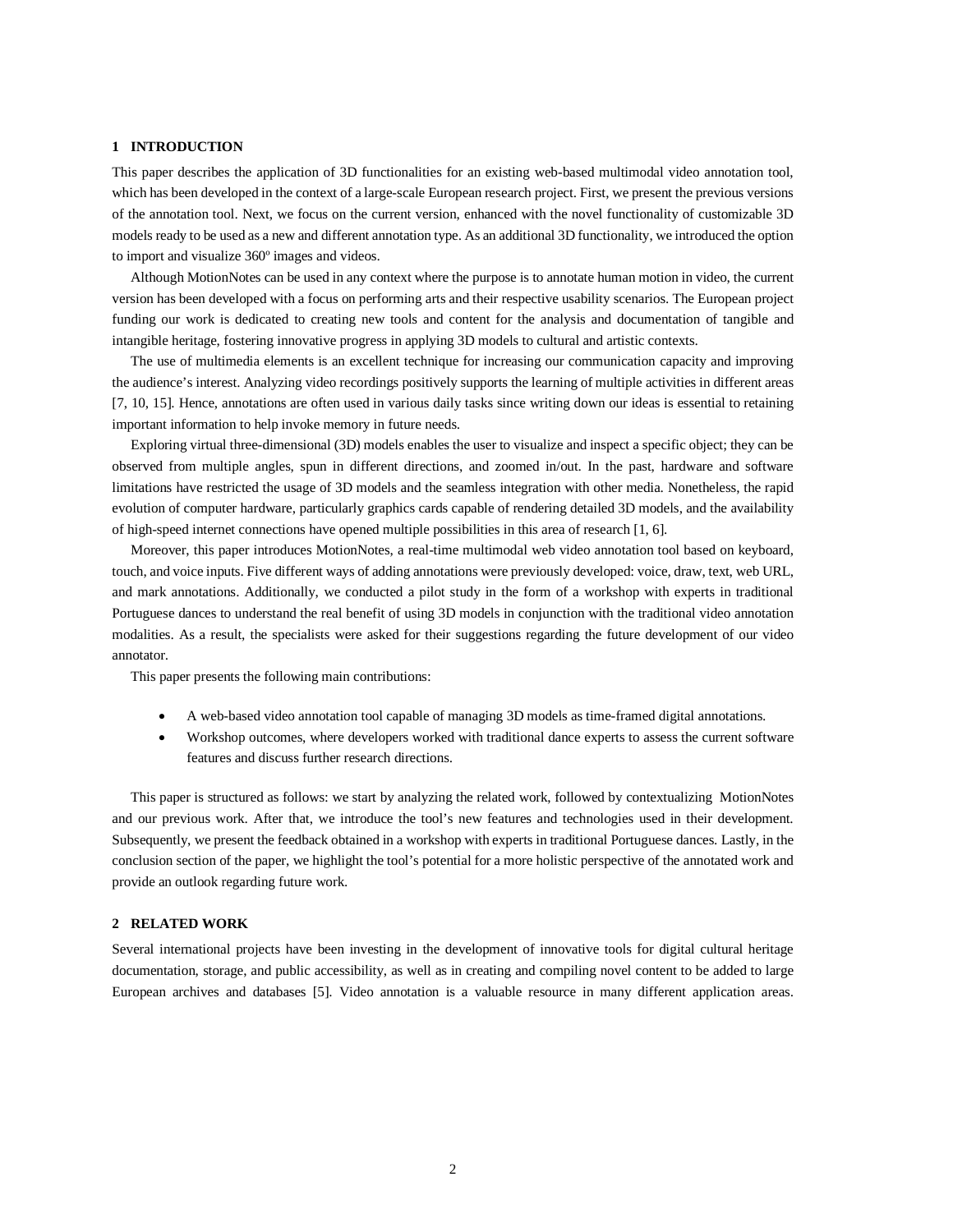Furthermore, user-friendly video annotators are essential tools to assist and analyze video documentation and knowledge transfer in general. This has motivated the development of several annotation tools over the last few years.

ELAN [16] is one of the most well-known and used tools in manually annotating video content, and it is commonly used for the transcription and analysis of human interaction and communication, especially regarding gesture studies in conversation. Cabral et al. [2, 3] presented Creation-Tool, a concept of pen-based video annotations using frame differences in order to track motion in video features, and where the object tracking method was fast enough for real-time annotations. The Choreographer's Notebook [14] was designed specifically for choreographers and dancers, allowing only two types of annotations: digital-ink and text annotations. Piecemaker [4], by the Motion Bank project, is also a video annotation tool for dance analysis. As part of the BlackBox project [11], a prototype was developed to experiment with annotations in a virtual reality environment using the Microsoft Kinect. The web-based Movement Library [9] is another tool specifically designed to archive and search dance movements in the framework of the WholoDance project. However, none of these previous tools allows real-time recordings and multimodal annotations simultaneously while supporting 3D models to enhance user perception, allow the exploration of particular details in a 3D environment and analyze the object's characteristics.

Before the current version of MotionNotes, we have developed other prototypes from scratch, being amongst the pioneer developers of real-time video annotator prototypes at an international level, especially regarding cultural heritage and performing arts-education contexts. Our tool was designed to integrate different types of technologies, multimedia data, multimodal interaction, AI, and 3D modeling. It combines several of the functionalities present in other tools, adds other annotation types and modes, and is available in a single web-based environment [2].

MotionNotes [13] can assist both professional and amateur users working in any creative and exploratory setting where the analysis and improvement of human motion performance is the focus. Since the first version (originally developed as a stand-alone application), the available annotation types are text notes, ink strokes, short audio instructions, userconfigured marks, and URL hyperlinking. In the newest version, 3D models have been integrated, and the details will be described below.

# **3 PREVIOUS LAB DAYS**

Prior to our most recent experiment, and in order to evaluate the tool's potential and understand the procedures used in the video annotation, a testing session was performed in 2020, using a previous version of MotionNotes. We organized a user study where most participants reported that they frequently annotate their work. Briefly, throughout their interaction, users had close contact with the tool using all the annotations available [12].

From our results, we concluded that participants preferred to annotate the video recording session in a post-production phase and not in real-time, i.e., while the scene is being recorded. Additionally, they preferred to work in a traditional hardware with a larger screen instead of using the currently popular mobile devices. Regarding the annotation types, the most discussed one was the customizable marks where icon images are used to provide semantic meaning to a specific video frame. Participants showed great interest, given its novelty. Consequently, different ideas were brought forth, and 3D became the subject of debate as a possible new annotation type. This has led us to a new discussion topic, namely on how relevant it would be to upload 3D models and add them to a scene as if they were annotations *per se*.

## **4 ANNOTATION TOOL**

The design guidelines were preserved from the previous versions since they have been very well accepted. The menus are on the top, and the multiple-input modalities are on the left, with their respective properties being displayed on the right.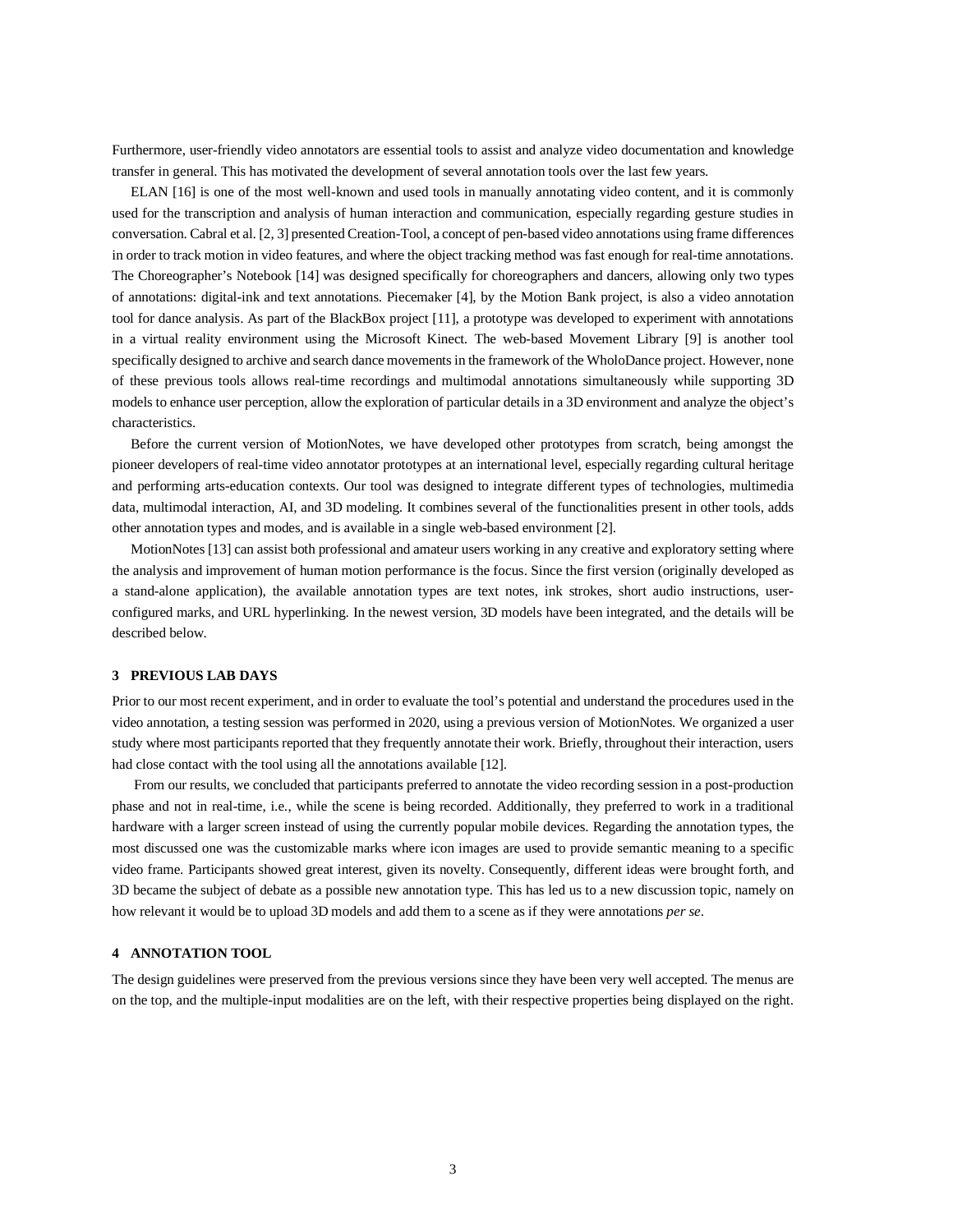MotionNotes uses a canvas layer overlaid on top of the displayed video frame to enable users to select and customize the position of any annotation (see Figure 1). To give a concrete example, users can sketch on top of the video and MotionNotes saves the ink strokes in the particular region with the specific timestamp. Editing and customizing all annotation types is also possible. The new 3D features were carefully integrated into this new MotionNotes version.



Figure 1- MotionNotes user interface mockup.

We developed support for the 3D model's management, e.g., uploading new models, selecting between available models, or deleting them. Moreover, it is possible to associate different 3D models to our videos in a specific timestamp. The objective was to create a new annotation type to provide users with even more possibilities during the annotation work. One example is the possibility of adding 3D annotations of elements contained in the video, while offering the possibility to interact with the objects and gain access to details that were impossible to identify by simply watching the raw video.

Therefore, we developed multiple new features for this new version:

- A 3D model Importer interface. Users should be able to upload their 3D models to MotionNotes servers and have them available while creating new annotations.
- A 3D model Viewer. Each user will have his collection of 3D models available in the respective account. Therefore, it is essential to be able to look at the model, rotate it, and zoom it in/out (see Figure 2).
- A 3D annotation mechanism. After selecting which 3D model to use, users can annotate any part of the video frame. MotionNotes will then save the timestamp and respective position in which the 3D model was added (see Figure 3).



Figure 2- MotionNotes 3D Model Manager with user rotating the accordion.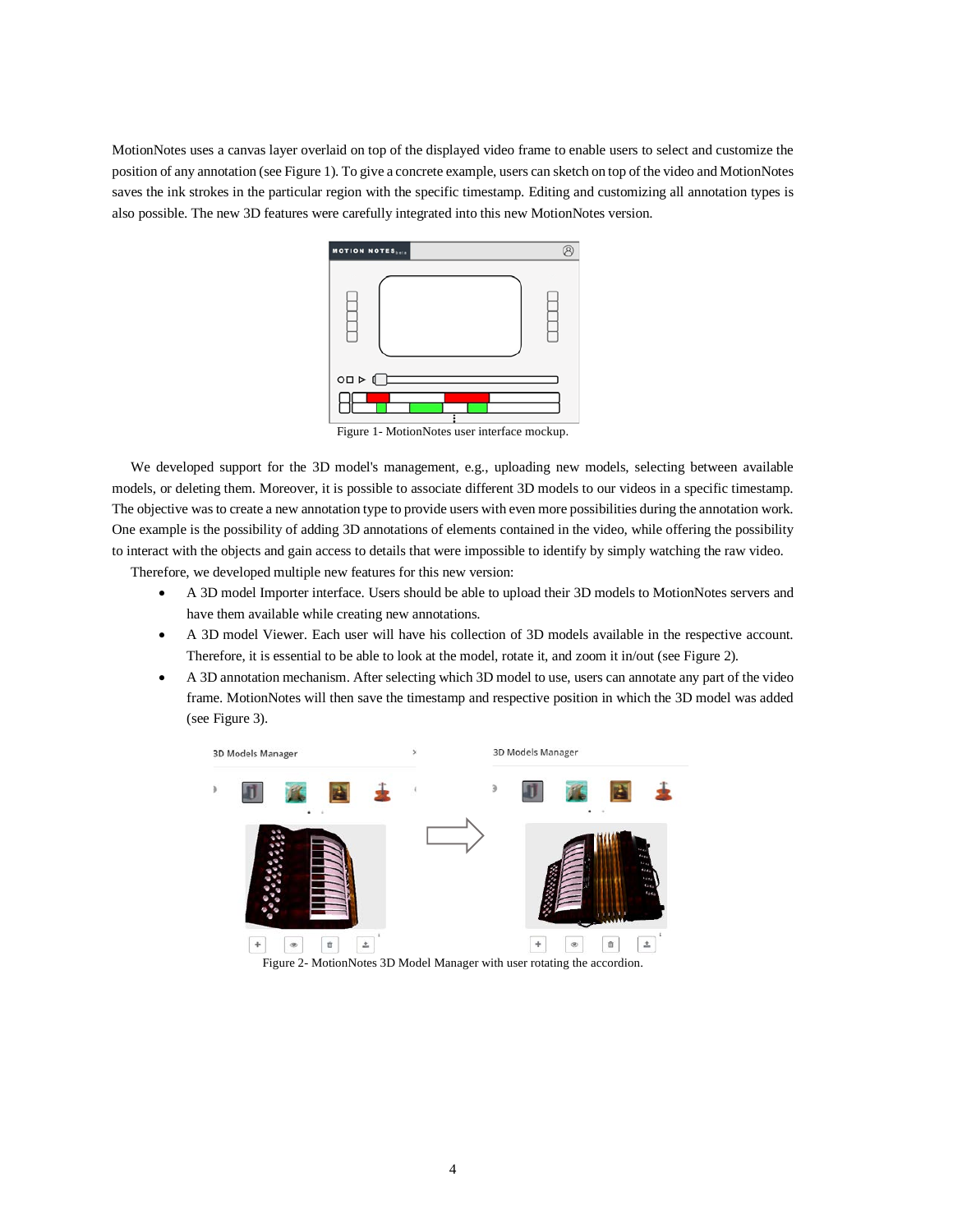#### **4.1 3D Annotations Implementation Details**

MotionNotes is a single-page application (SPA) developed using a client-server architecture to enable users to share their videos and annotations. The web browser works as the application client due to wide availability and compatibility with almost every user device with internet access.

Regarding the 3D functionalities in the browser, WebGL [8] is the technology behind it. This Javascript API, available under the canvas HTML element, supports interactive 3D graphics rendering without the need to install additional browser plugins. In order to improve developers' productivity, a solution able to abstract WebGL low-level details was considered. As a result, this approach simultaneously prevents long periods of development and ensures coding quality with shorter testing periods. We do so by using Three.js, an open-source library capable of handling GPU-accelerated 3D animations using the Javascript language. Consequently, creating complex 3D computer animations that display in the browser becomes substantially more attainable.

Three.js offers excellent compatibility with GLTF [17], a flexible format for efficient transmission/loading of 3D content. Assets may be provided in JSON (.gltf) or binary (.glb) format. This library also gives us support to work with lights, cameras, and controls.



Figure 3- MotionNotes containing three annotation types: Top - 3D Models; Center - Drawing and text annotations.

# **5 WORKSHOP FEEDBACK**

We organized a workshop session with Portuguese traditional dance experts, who are also partners in the EU project funding this research (see Figure 4). The workshop's goal was to obtain feedback from the experts regarding the novel 3D functionalities of our new video annotation software in the context of traditional dance forms and cultural heritage in general. Additionally, we elicited suggestions for further design iterations that could benefit the use case scenarios in the context of their work as researchers, educators, and practitioners in the field.

The participants work as founders and directors of a cultural association dedicated to Portuguese traditional dance forms. On the one hand, they are researching and preserving dances that have fallen into oblivion and are no longer danced in their original communities. On the other hand, they work on documenting dances that are still regularly re-enacted in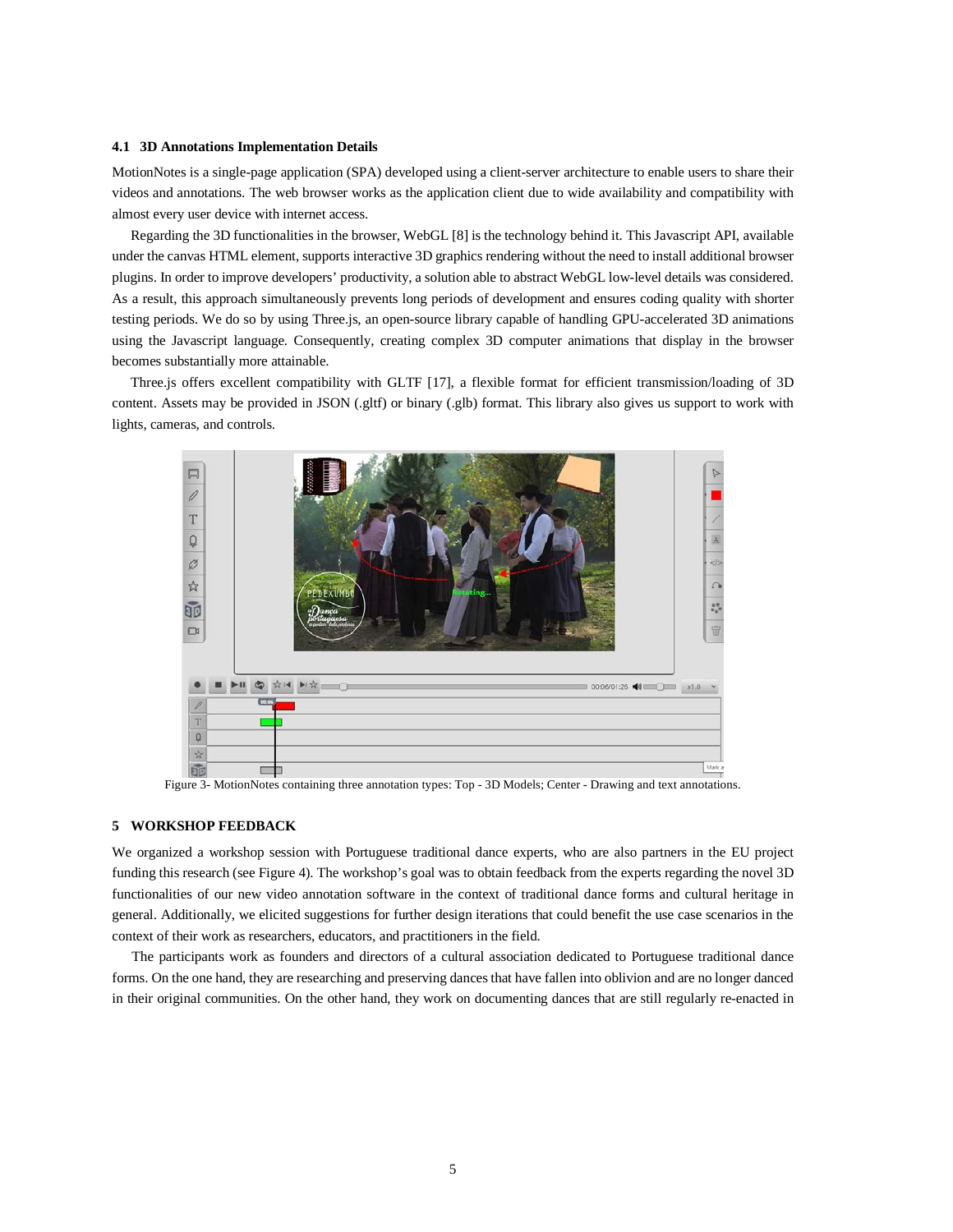their respective communities. Notably, this cultural association also supports the artistic creation of new dance formats by exploring the concept of social dances and related themes.



Figure 4 - Workshop session with specialists in Portuguese traditional dance

### **5.1 3D object annotations**

#### *5.1.1 Musical instruments as 3D annotations*

The first type of 3D annotation presented to the workshop participants was the addition of smaller-scale 3D models of musical instruments on top of a 2D video layer. In our example, the appearance of an accordion, a triangle, and an *adufe* (a unique Portuguese type of tambourine) marked those moments in the video of a traditional dance called *Rancho*, in which these instruments started to play. Our goal here was to enhance the perception of the musical accompaniment of the dance, as well as to let the users explore a particular instrument in a 3D environment to understand its characteristics. In the case of the *adufe,* this intention was particularly justified since that instrument is fundamental in the context of Portuguese traditional music.

Using musical instruments as 3D annotations made a lot of sense for the experts, who pointed out that the relation between dance and music in some traditional dances can be rather complex, for instance when one of the dancers assumes the role of the *mandador*, usually a senior leader who organizes the dance in real-time. The *mandador* uses verbal instructions, clapping hands, and musical instruments to indicate a new choreography of the dancers for the following dance sequence. From the specialists' perspective, a 3D annotation of these types of dances could be very useful to understand and teach such dances, which are partly improvised and rely on an acquired movement vocabulary shared by the community.

## *5.1.2 3D object annotations as historical and cultural references*

Moreover, the experts suggested that 3D object annotations could be used to refer to the cultural and historical background of the dances. One aspect in this context is the use of 3D object annotations as historical references, which could help to understand better how the dance was performed: what kind of costumes were worn, which objects were used in the performance, and on what occasions the dance was carried out. A different yet related aspect could be the origin of a danced movement: during harvest time, for example, the picking of olives is a gesture that has been incorporated as an arm movement in the traditional dances. Another example is the *Baile para fazer o chão das casas* (Dance to make the floor of houses), a dance performed by neighbors and friends to even out the clay floor during the construction of a new house. Or the *Fandango*, a dance only performed by men (most often in taverns), who took on male and female roles. The workshop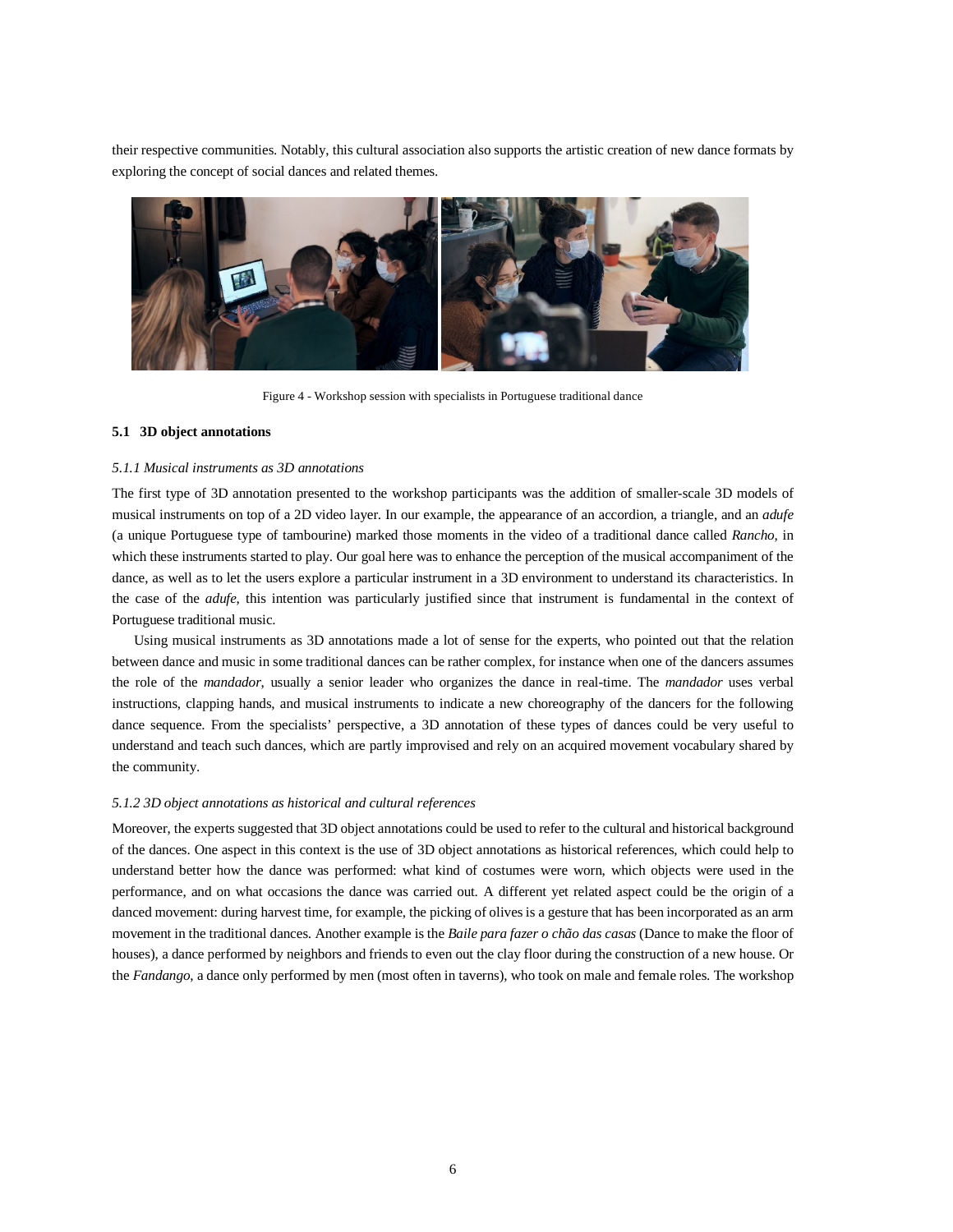participants further suggested that animated 3D object annotation could be very helpful, particularly for quick tap dances, where it is often challenging to learn the correct combinations of steps.

#### *5.1.3 Geographical mapping through the use of 3D object annotations*

Last but not least, our workshop participants mentioned that some traditional dances (especially those at risk of disappearance) could nowadays only be performed in a specific region of the country, or differ in the way they are taught and performed in different regions. Hence, they suggested using 3D culture-bound objects that would help locate those dances in specific geographical regions of the respective countries.

#### **5.2 360º images and video**

Following our discussion of 3D object annotation, we presented an additional 3D functionality to our workshop participants, namely the possibility to import 360º images and videos (in the equirectangular format), which can be visualized and navigated in the tool (see Figure 5) and combined with the other annotation modalities. Both experts saw great potential in using this 3D functionality for creative processes and visualization of technical aspects of dance performances.

A frequent situation that choreographers are facing today is the limited rehearsal space and time available during a creative process. Being able to acquaint themselves with the dimensions and characteristics of a studio space or theatre stage (through 360º imagery) could help them prepare for a rehearsal period beforehand. The same holds true for theatre technicians, who need to visualize a studio space or stage, ideally combined with technical riders and floor plans. Our workshop participants felt that 360º imagery could be beneficial for technicians, if combined with measuring tools and floor plans (as available in some commercial virtual tour software packages today). However, the specialists also suggested that further development of these 3D functionalities could enhance the creative process. Being able to simulate or even rehearse parts of a dance could be very exciting. As a good example, they mentioned the *dança de mastro* (Dance of the pole), in which a huge pole decorated with several ribbons is maneuvered skillfully by the dancers in such a way that the ribbons are woven into a colorful fabric. Studying those movement patterns beforehand, in a 3D space, would save the dancers hours of rehearsal time when they get to the real studios.



Figure 5 - 360º image of cultural association's studio (in equirectangular format).

#### **6 FUTURE RESEARCH AND DEVELOPMENTS**

The feedback we obtained during the workshop with our invited experts will certainly inform the design and development of the 3D functionalities described above. In particular, we plan to include 1) the use of animated 3D objects; 2) the combination of different scaled 3D objects (for example, a large-scale model of a historic building in combination with a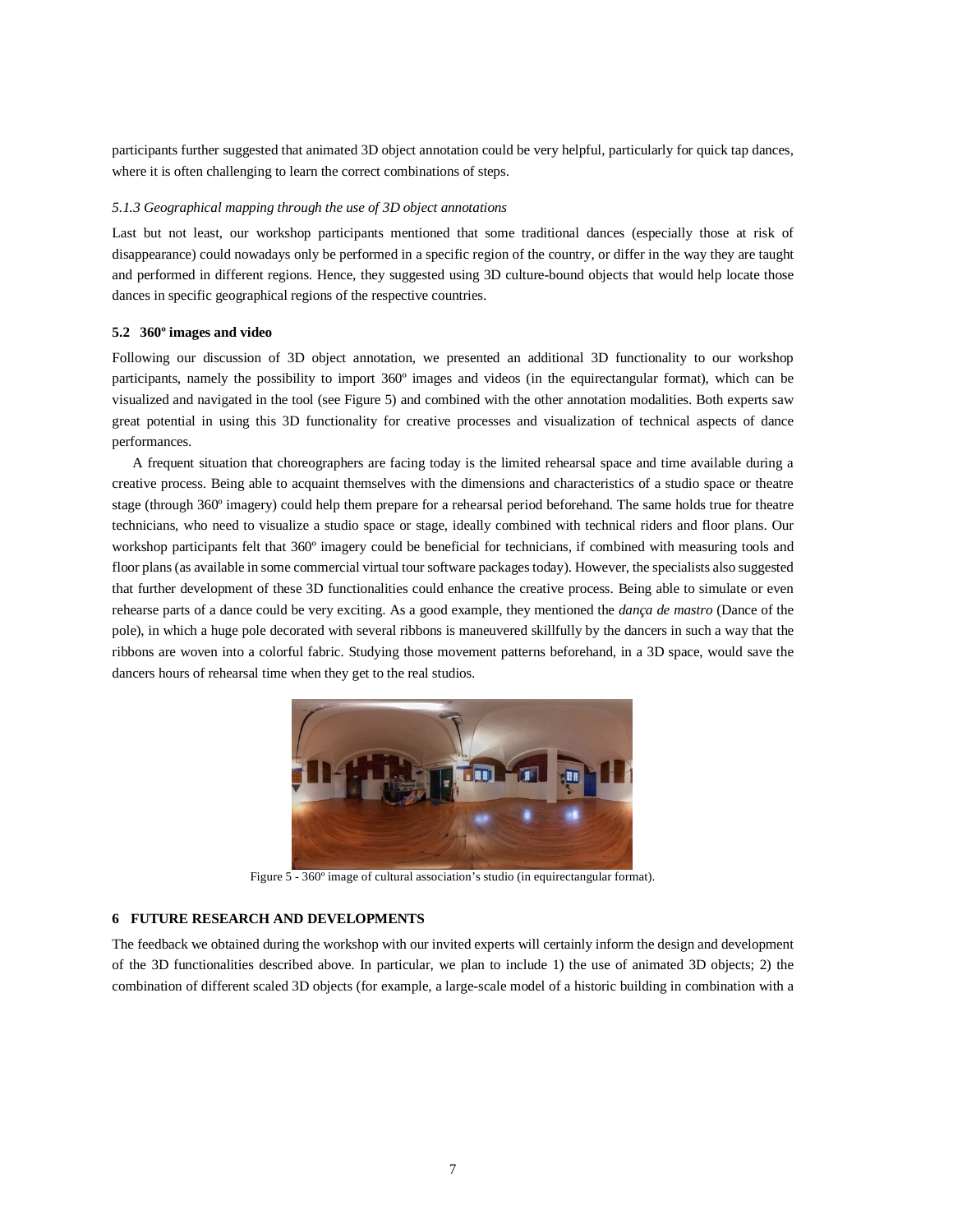mid-scale model of a stage and several small-scale models, such as the musical instruments); and 3) the merging of 360º video with 2D videos, from which performers have been isolated through subtraction so that a dance performance can be visualized in different environments.

## **7 CONCLUSION**

In this paper, we presented the introduction of novel 3D functionalities for an existing multimodal web-based annotation tool. This tool enables users to work on multimedia content by combining various types of annotations such as text, ink strokes, audio, personalized imagery (marks), and most recently, 3D models and 360º content. We briefly described the technologies that support these features and the new possibilities that this novel type of 3D annotation opens up, particularly because the users of our annotation tool will be able to directly access substantial libraries of 3D content developed by our European project partners.

Subsequently, this paper presented a pilot study with experts in the context of traditional Portuguese dances, which has shown that using 3D annotations is definitely useful, as they enable a richer and more holistic perspective of the work at hand. As a result, we concluded that further work towards the use of animated 3D objects, combinations of differently scaled 3D models, and the usage of 360º content could generate the next impactful iteration in our tool's development cycle. Providing a more refined and additional level of annotation detail will bring multimodal video annotation closer to real-world experiences.

# **REFERENCES**

- [1] Baji, T. 2018. Evolution of the GPU Device widely used in AI and Massive Parallel Processing. *2018 IEEE Electron Devices Technology and Manufacturing Conference, EDTM 2018 - Proceedings*. (Jul. 2018), 7–9. DOI:https://doi.org/10.1109/EDTM.2018.8421507.
- [2] Cabral, D. et al. 2011. A creation-tool for contemporary dance using multimodal video annotation. *MM'11 - Proceedings of the 2011 ACM Multimedia Conference and Workshops* (2011).
- [3] Cabral, D. et al. 2012. Evaluation of a multimodal video annotator for contemporary dance. *Proc. of the Workshop on Advanced Visual Interfaces AVI* (2012).
- [4] DeLahunta, S. and Jenett, F. 2015. Making digital choreographic objects interrelate : a focus on coding practices. 6, (2015).
- [5] Europeana: 2020. *www.europeana.eu*. Accessed: 2021-05-16.
- [6] Evans, A. et al. 2014. 3D graphics on the web: A survey. *Computers & Graphics*. 41, 1 (Jun. 2014), 43–61. DOI:https://doi.org/10.1016/J.CAG.2014.02.002.
- [7] Goldman, R. et al. 2014. *Video Research in the Learning Sciences*. Routledge.
- [8] Parisi, T. 2012. WebGL : up and running. (2012), 213.
- [9] El Raheb, K. et al. 2018. A web-based system for annotation of dance multimodal recordings by dance practitioners and experts. *ACM International Conference Proceeding Series* (2018).
- [10] El Raheb, K. et al. 2019. Dance interactive learning systems: A study on interaction workflow and teaching approaches. *ACM Computing Surveys*. 52, 3 (Jun. 2019). DOI:https://doi.org/10.1145/3323335.
- [11] Ribeiro, C. et al. 2016. 3D Annotation in Contemporary Dance. *Proceedings of the 3rd International Symposium on Movement and Computing* (New York, NY, USA, Jul. 2016), 1–4.
- [12] Rodrigues, R. et al. 2021. Exploring the User Interaction with a Multimodal Web- Based Video Annotator. *13th EAI International Conference on Intelligent Technologies for Interactive En-tertainment (Intetain 2021)* (Qingdao, People's Republic of China, 2021), 1–10.
- [13] Rodrigues, R. et al. 2019. Multimodal Web Based Video Annotator with Real-Time Human Pose Estimation. *Lecture Notes in Computer Science (including subseries Lecture Notes in Artificial Intelligence and Lecture Notes in Bioinformatics)*. 23–30.